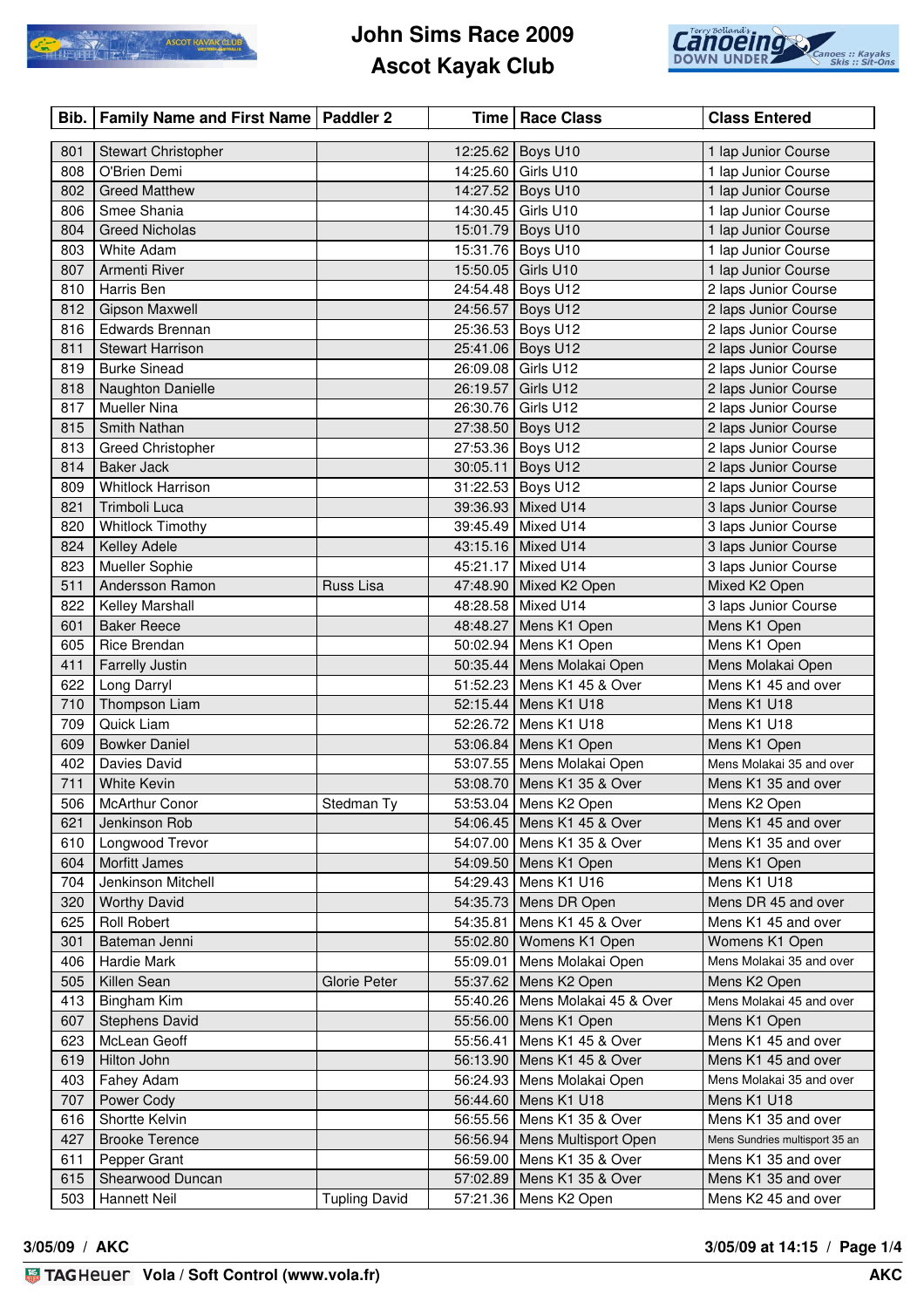## **John Sims Race 2009 Ascot Kayak Club**

| Bib.       | Family Name and First Name   Paddler 2 |                       |            | Time   Race Class                                                                                             | <b>Class Entered</b>                                  |
|------------|----------------------------------------|-----------------------|------------|---------------------------------------------------------------------------------------------------------------|-------------------------------------------------------|
| 512        | Pilton Samantha                        | <b>Greed Lawrence</b> |            | 57:22.08 Mixed K2 Open                                                                                        | Mixed K2 Open                                         |
| 630        | Di Nucci John                          |                       |            | 57:39.86   Mens K1 55 & Over                                                                                  | Mens K1 55 and over                                   |
| 410        | <b>Woodhead Craig</b>                  |                       |            | 58:14.19   Mens Molakai Open                                                                                  | Mens Molakai 35 and over                              |
| 510        | Hudson Graeme                          | <b>West Delia</b>     |            | 58:26.19 Mixed K2 Open                                                                                        | Mixed K2 45 and over                                  |
| 424        | <b>Taylor Lara</b>                     |                       |            | 58:47.15   Womens Molakai Open                                                                                | Womens Molakai Open                                   |
| 705        | <b>Millard Nathan</b>                  |                       |            | 59:09.34   Mens K1 U18                                                                                        | Mens K1 U18                                           |
| 708        | <b>Elliott Ryan</b>                    |                       |            | 59:11.88   Mens K1 U18                                                                                        | Mens K1 U18                                           |
| 401        | <b>Burke Patrick</b>                   |                       | 59:38.17   | Mens Molakai Open                                                                                             | Mens Molakai 35 and over                              |
| 303        | Lane Jacqueline                        |                       |            | 59:40.76   Womens K1 Open                                                                                     | Womens K1 Open                                        |
| 322        | Goodchild Ryan                         |                       | 59:48.64   | Mens DR Open                                                                                                  | Mens DR Open                                          |
| 408        | <b>Mantell Mick</b>                    |                       |            | 59:53.86   Mens Molakai Open                                                                                  | Mens Molakai 35 and over                              |
| 626        | <b>Whittington Dean</b>                |                       |            | 1h00:27.36   Mens K1 45 & Over                                                                                | Mens K1 45 and over                                   |
| 409        | McLaren Paul                           |                       |            | 1h00:28.37   Mens Molakai Open                                                                                | Mens Molakai 35 and over                              |
| 421        | Joubert Yolande                        |                       | 1h00:29.47 | Womens Molakai Open                                                                                           | Womens Molakai 35 and over                            |
| 509        | Power Guy                              | Power Janelle         |            | 1h00:43.80   Mixed K2 Open                                                                                    | Mixed Double Surf Spec Ski 35                         |
| 501        | Pope Rudi                              | <b>Coward Steve</b>   |            | 1h00:49.99   Mens K2 Open                                                                                     | Mens K <sub>2</sub>                                   |
| 603        | Kopke Carl                             |                       |            | 1h01:10.55   Mens K1 Open                                                                                     | Mens K1 Open                                          |
| 419        | Van Maanen Jan (John)                  |                       |            | 1h01:13.32   Mens Molakai 55 & Over                                                                           | Mens Molakai 55 and over                              |
| 407        | Leveridge Clive                        |                       |            | 1h01:25.81   Mens Molakai Open                                                                                | Mens Molakai 35 and over                              |
| 218        | Moriarty Stuart                        |                       |            | 1h01:26.97   Mens Long Plastic 35 & Over                                                                      | Mens Long Plastic (over 4.5m)                         |
| 414        | Hayden Andrew                          |                       |            | 1h01:28.60   Mens Molakai 45 & Over                                                                           | Mens Molakai 45 and over                              |
| 404        | Knowlden Guy                           |                       |            | 1h01:31.02 Mens Molakai Open                                                                                  | Mens Surf Spec Ski 35 and over                        |
| 429        | Breed John                             |                       |            | 1h01:31.37   Mens Multisport Open                                                                             | Mens Sundries multisport 55 an                        |
| 617        | Villemin Andre                         |                       |            | 1h02:12.24   Mens K1 35 & Over                                                                                | Mens K1 35 and over                                   |
| 701        | Graham Alexander                       |                       |            | 1h02:23.35   Mens K1 U16                                                                                      | Mens K1 U16                                           |
| 702        | Longwood Coran                         |                       | 1h02:26.04 | Mens K1 U16                                                                                                   | Mens K1 U16                                           |
| 211        | <b>Boldy Dave</b>                      |                       |            | 1h02:31.76   Mens Long Plastic 35 & Over                                                                      | Mens Long Plastic (over 4.5m)                         |
| 321        | <b>Bolland Terry</b><br>Munns Warren   |                       |            | 1h02:32.94   Mens DR Open                                                                                     | Mens DR 55 and over                                   |
| 624        |                                        |                       |            | 1h02:32.97   Mens K1 45 & Over                                                                                | Mens K1 45 and over<br>Mens Sundries multisport 45 an |
| 425<br>220 | <b>Thompson Peter</b><br>Waugh Kevin   |                       |            | 1h02:35.52   Mens Multisport Open<br>1h02:37.06   Mens Long Plastic 35 & Over   Mens Long Plastic (over 4.5m) |                                                       |
| 420        | <b>Wilson Bruce</b>                    |                       |            | 1h03:08.08   Mens Molakai 55 & Over                                                                           | Mens Molakai 55 and over                              |
| 318        | <b>Molek Richard</b>                   |                       |            | 1h03:19.47   Mens DR Open                                                                                     | Mens DR 45 and over                                   |
| 224        | Lee Bryan                              |                       |            | 1h03:21.70   Mens Long Plastic 45 & Over  Mens Long Plastic (over 4.5m)                                       |                                                       |
| 606        | Roxby Christopher                      |                       |            | 1h03:22.50   Mens K1 Open                                                                                     | Mens K1 Open                                          |
| 209        | <b>Waugh Barry</b>                     |                       |            | 1h03:24.36   Mens Long Plastic Open                                                                           | Mens Long Plastic (over 4.5m)                         |
| 416        | Mee Antony                             |                       |            | 1h03:30.78   Mens Molakai 45 & Over                                                                           | Mens Molakai 45 and over                              |
| 305        | Thorpe Helke                           |                       |            | 1h03:42.26   Womens K1 Open                                                                                   | Womens K1 Open                                        |
| 216        | <b>Loveland Andrew</b>                 |                       |            | 1h03:44.70   Mens Long Plastic 35 & Over                                                                      | Mens Long Plastic (over 4.5m)                         |
| 612        | <b>Priestly Mike</b>                   |                       | 1h04:03.94 | Mens K1 35 & Over                                                                                             | Mens K1 35 and over                                   |
| 613        | Quick Adrian                           |                       | 1h04:05.21 | Mens K1 35 & Over                                                                                             | Mens K1 35 and over                                   |
| 502        | <b>Tempest Richard</b>                 | Allen Geoff           | 1h04:33.24 | Mens K2 Open                                                                                                  | Mens K2 35 and over                                   |
| 631        | Linardi Vincent                        |                       | 1h04:38.17 | Mens K1 55 & Over                                                                                             | Mens K1 55 and over                                   |
| 428        | <b>Stewart David</b>                   |                       | 1h04:38.44 | Mens Multisport Open                                                                                          | Mens Sundries multisport 45 an                        |
| 632        | <b>Mullins Geoff</b>                   |                       | 1h04:38.63 | Mens Multisport Open                                                                                          | Mens Sundries multisport 55 an                        |
| 312        | Martin Jaymee-Lee                      |                       | 1h04:40.87 | Womens K1 U18                                                                                                 | Womens K1 U18                                         |
| 206        | Macfadyen Charles                      |                       | 1h04:54.31 | Mens Long Plastic Open                                                                                        | Mens Long Plastic (over 4.5m)                         |
| 319        | <b>Walker Glenn</b>                    |                       |            | 1h04:55.11   Mens DR Open                                                                                     | Mens DR 45 and over                                   |
| 215        | Hogan Mark                             |                       | 1h05:05.73 | Mens Long Plastic 35 & Over                                                                                   | Mens Long Plastic (over 4.5m)                         |
| 233        | King Spencer                           |                       | 1h05:09.45 | Mens Long Plastic Open                                                                                        | Mens Long Plastic (over 4.5m)                         |
| 314        | Cockman Leonie                         |                       | 1h05:14.54 | Womens K1 45 and over                                                                                         | Womens K1 45 and over                                 |
| 317        | Long Neil                              |                       | 1h05:25.62 | Mens DR Open                                                                                                  | Mens DR 35 and over                                   |
| 426        | Tomczak John                           |                       |            | 1h05:44.33   Mens Multisport Open                                                                             | Mens Sundries multisport 55 an                        |
| 306        | Naughton Jaymee                        |                       | 1h06:20.79 | Womens K1 U16                                                                                                 | Womens K1 U16                                         |
| 628        | <b>Phillips Paul</b>                   |                       | 1h06:23.28 | Mens K1 55 & Over                                                                                             | Mens TK 55 and over                                   |

**3/05/09 / AKC 3/05/09 at 14:15 / Page 2/4**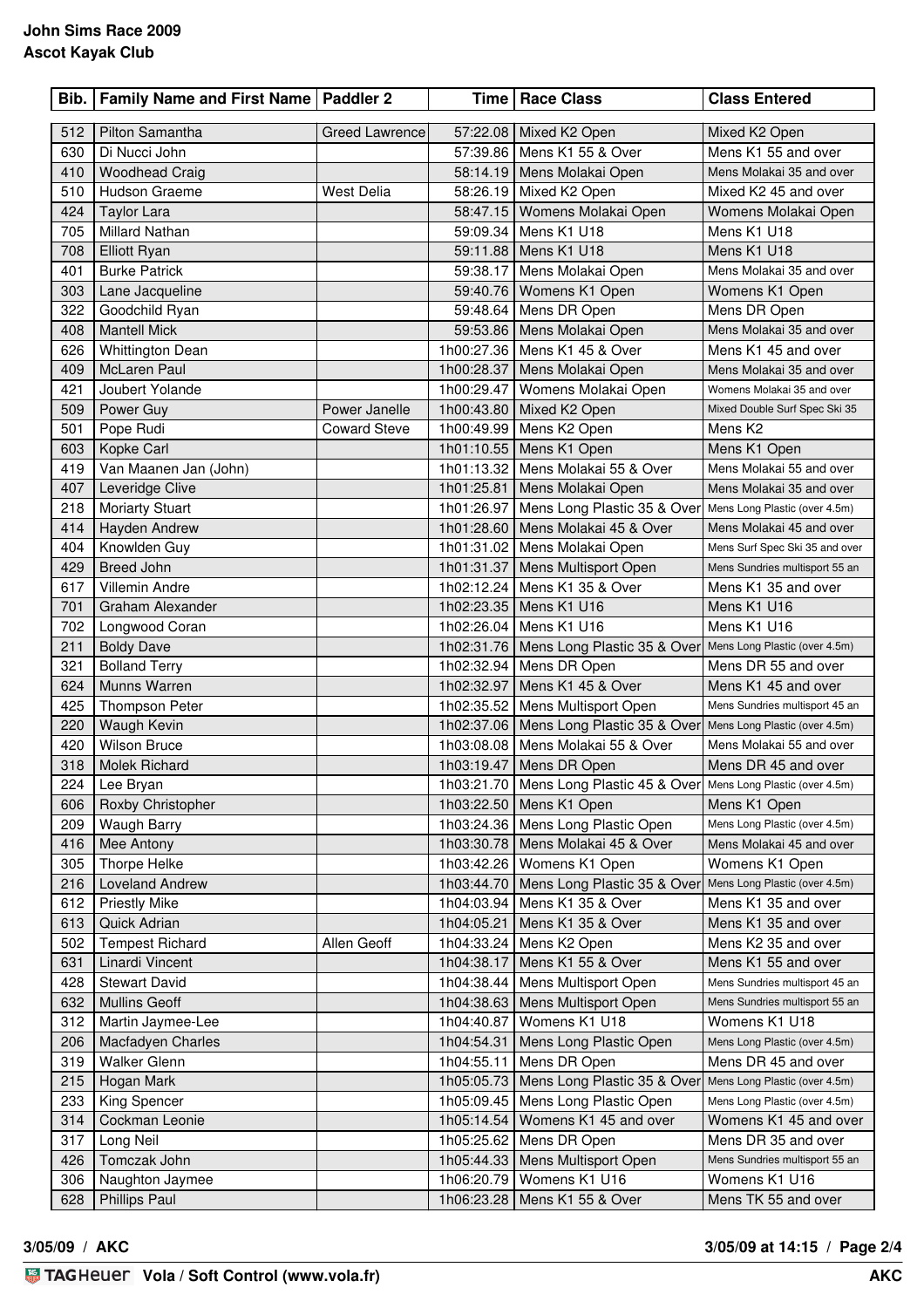| Bib.       | <b>Family Name and First Name   Paddler 2</b> |                        |            | Time   Race Class                                                       | <b>Class Entered</b>                         |
|------------|-----------------------------------------------|------------------------|------------|-------------------------------------------------------------------------|----------------------------------------------|
|            |                                               |                        |            |                                                                         |                                              |
| 208<br>508 | <b>Reid Travis</b><br>Lowther Steven          | <b>Crawford Brodie</b> | 1h06:32.21 | 1h06:25.12   Mens Long Plastic Open<br>Mens K2 Open                     | Mens Long Plastic (over 4.5m)<br>Mens K2 U18 |
| 204        | Brown Johnny                                  |                        |            | 1h06:36.44   Mens Long Plastic Open                                     | Mens Long Plastic (over 4.5m)                |
| 225        | <b>Patterson Frank</b>                        |                        |            | 1h06:59.77   Mens Long Plastic 45 & Over Mens Long Plastic (over 4.5m)  |                                              |
| 219        | <b>Wall Steve</b>                             |                        |            | 1h07:02.95   Mens Long Plastic 35 & Over  Mens Long Plastic (over 4.5m) |                                              |
| 316        | Cromb Eric                                    |                        |            | 1h07:19.18   Mens DR Open                                               | Mens DR 35 and over                          |
| 323        | Sims John                                     |                        |            | 1h07:23.50   Mens DR Open                                               | Mens DR 55 and over                          |
| 203        | Bongiascia Luke                               |                        |            | 1h07:54.10   Mens Long Plastic Open                                     | Mens Long Plastic (over 4.5m)                |
| 515        | Southwell Warren                              |                        | 1h08:01.97 | Mens Short Plastic Open                                                 | Mens Short Plastic (4.5m & und               |
| 415        | Knoester Carlo                                |                        |            | 1h08:02.05   Mens Molakai 45 & Over                                     | Mens Molakai 45 and over                     |
| 423        | Simper Amanda                                 |                        | 1h08:06.08 | Womens Molakai Open                                                     | Womens Molakai 35 and over                   |
| 417        | Owen Graham                                   |                        |            | 1h08:10.46   Mens Molakai 55 & Over                                     | Mens Molakai 55 and over                     |
| 422        | <b>Quick Susan</b>                            |                        | 1h08:11.48 | Womens Molakai Open                                                     | Womens Molakai 35 and over                   |
| 315        | Darbyshire Judith                             |                        | 1h08:54.71 | Womens K1 45 and over                                                   | Womens K1 45 and over                        |
| 302        | Korshunova Tatiana                            |                        | 1h09:00.34 | Womens K1 Open                                                          | Womens K1 Open                               |
| 222        | Kilian Gary                                   |                        |            | 1h09:02.24   Mens Long Plastic 45 & Over  Mens Long Plastic (over 4.5m) |                                              |
| 212        | <b>Campbell Ray</b>                           |                        |            | 1h09:05.79   Mens Long Plastic 35 & Over                                | Mens Long Plastic (over 4.5m)                |
| 307        | Reynolds Shannon                              |                        |            | 1h09:35.33   Womens K1 U16                                              | Womens K1 U16                                |
| 202        | Berkin John                                   |                        |            | 1h10:43.64   Mens Long Plastic Open                                     | Mens Long Plastic (over 4.5m)                |
| 213        | Foskett Adrian                                |                        |            | 1h11:01.16   Mens Long Plastic 35 & Over Mens Long Plastic (over 4.5m)  |                                              |
| 633        | Nash John                                     |                        |            | 1h11:01.59   Mens K1 55 & Over                                          | Mens K1 55 and over                          |
| 514        | O'Sullivan John                               |                        |            | 1h11:10.28   Mens Short Plastic Open                                    | Mens Short Plastic (4.5m & und               |
| 231        | Hughes Melissa                                |                        | 1h11:29.31 | Womens Plastic Open                                                     | Womens Long Plastic (over 4.5m               |
| 504        | Smith Brian                                   | <b>Collett Laurie</b>  |            | 1h11:54.58   Mens K2 Open                                               | Mens K2 55 and over                          |
| 210        | <b>Willers Deon</b>                           |                        |            | 1h12:08.16   Mens Long Plastic 35 & Over                                | Mens Long Plastic (over 4.5m)                |
| 519        | Lowther Richard                               |                        |            | 1h12:39.85   Mens Short Plastic Open                                    | Mens Short Plastic (4.5m & und               |
| 418        | <b>Skreiner Andrew</b>                        |                        | 1h12:54.67 | Mens Molakai 55 & Over                                                  | Mens Molakai 55 and over                     |
| 207        | Pawlowski Thomas                              |                        |            | 1h13:22.29   Mens Long Plastic Open                                     | Mens Long Plastic (over 4.5m)                |
| 706        | <b>Pedelty Drew</b>                           |                        | 1h14:43.22 | Mens K1 U18                                                             | Mens K1 U18                                  |
| 703        | Knoester Calvin                               |                        |            | 1h14:44.04   Mens K1 U16                                                | Mens K1 U16                                  |
| 308        | <b>Watson Tess</b>                            |                        |            | 1h15:24.74   Womens K1 U16                                              | Womens K1 U16                                |
| 223        | Kuhne Peter                                   |                        |            | 1h15:35.29   Mens Long Plastic 45 & Over  Mens Long Plastic (over 4.5m) |                                              |
| 310        | Griffiths Laura                               |                        |            | 1h15:37.44   Womens K1 U18                                              | Womens K1 U18                                |
| 513        | Macgill Peter                                 |                        |            | 1h15:47.13   Mens Long Plastic 45 & Over Mens Long Plastic (over 4.5m)  |                                              |
| 217        | Mojas Denis                                   |                        |            | 1h16:14.24   Mens Long Plastic 35 & Over  Mens Long Plastic (over 4.5m) |                                              |
| 311        | Knoester Celeste                              |                        |            | 1h16:29.05   Womens K1 U18                                              | Womens K1 U18                                |
| 201        | <b>Berkin Andrew</b>                          |                        |            | 1h17:28.29   Mens Long Plastic Open                                     | Mens Long Plastic (over 4.5m)                |
| 518        | Gerritsen Michael                             |                        |            | 1h17:55.06   Mens Short Plastic Open                                    | Mens Short Plastic (4.5m & und               |
| 221        | Kalka Kelvin                                  |                        |            | 1h18:33.96   Mens Long Plastic 45 & Over                                | Mens Long Plastic (over 4.5m)                |
| 230        | <b>Whitlock Sally</b>                         |                        |            | 1h18:41.99   Womens Plastic Open                                        | Womens Short Plastic (4.5m & u               |
| 618        | <b>Watson Martin</b>                          |                        |            | 1h19:27.84   Mens K1 45 & Over                                          | Mens TK 45 and over                          |
| 313        | <b>Breed Helen</b>                            |                        | 1h19:47.58 | Womens K1 45 and over                                                   | Womens TK 55 and over                        |
| 232        | Maleevsky Lynn                                |                        | 1h20:34.67 | Womens Plastic Open                                                     | Womens Long Plastic (over 4.5m               |
| 516        | Smith Peter                                   |                        | 1h23:04.28 | Mens Short Plastic Open                                                 | Mens Short Plastic (4.5m & und               |
| 517        | <b>Connelly Sean</b>                          |                        | 1h25:27.17 | Mens Short Plastic Open                                                 | Mens Short Plastic (4.5m & und               |
| 227        | Hayward Leonore                               |                        |            | 1h26:29.38   Womens Plastic Open                                        | Womens Long Plastic (over 4.5m               |
| 229        | Turnbull Joanne                               |                        | 1h28:28.39 | Womens Plastic Open                                                     | Womens Short Plastic (4.5m & u               |
| 309        | Collin Georgina                               |                        | 1h31:07.85 | Womens K1 U16                                                           | Womens K1 U16                                |

## **DNS**

| 507 | Regan Mark            | Currie Tim | Mens K2 Open      | l Mens K2 Open        |
|-----|-----------------------|------------|-------------------|-----------------------|
| 620 | Hoffmann Bernard      |            | Mens K1 45 & Over | l Mens K1 45 and over |
| 627 | <b>Worley Stephen</b> |            | Mens K1 45 & Over | l Mens K1 45 and over |

**3/05/09 / AKC 3/05/09 at 14:15 / Page 3/4**